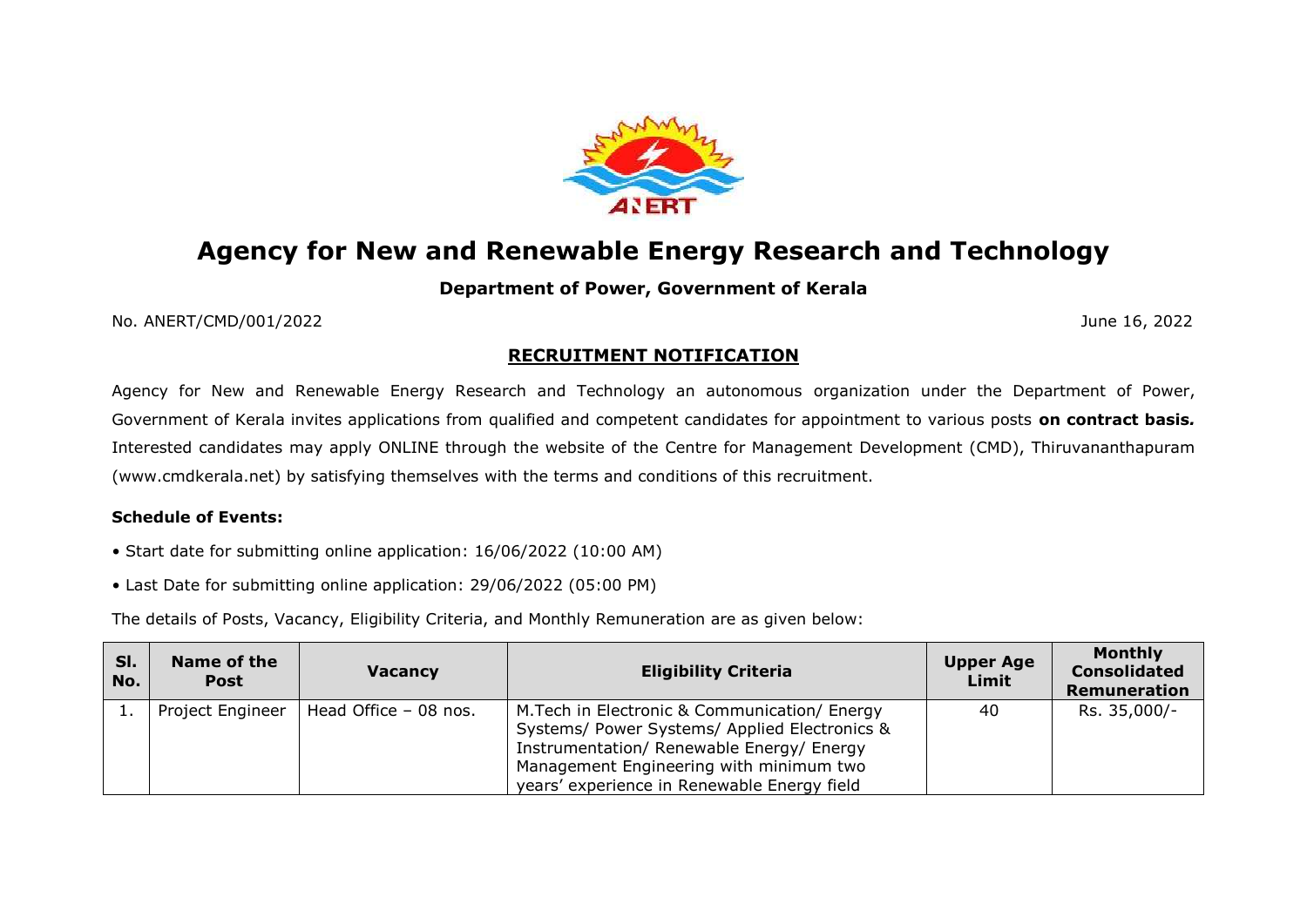| SI.<br>No. | Name of the<br><b>Post</b>           | <b>Vacancy</b>                                     | <b>Eligibility Criteria</b>                                                                                                                                                                                                                         | <b>Upper Age</b><br>Limit | <b>Monthly</b><br><b>Consolidated</b><br>Remuneration |
|------------|--------------------------------------|----------------------------------------------------|-----------------------------------------------------------------------------------------------------------------------------------------------------------------------------------------------------------------------------------------------------|---------------------------|-------------------------------------------------------|
| 2.         | Assistant<br><b>Accounts Officer</b> | Head Office $-02$ nos.                             | CA Inter/CMA Inter with minimum one year<br>experience                                                                                                                                                                                              | 35                        | Rs. 30,000/-                                          |
| 3.         | Assistant Project<br>Engineer        | Head Office - 05 nos.<br>District Office -05 nos.  | B. Tech in Electronics & Communication/ Electrical<br>& Electronics/ Applied Electronics &<br>Instrumentation/ Electronics & Instrumentation/<br>Mechanical/ Computer Engineering with minimum<br>three years' experience in Renewable Energy field | 35                        | Rs. 25,000/-                                          |
| 4.         | Project Assistant<br>(TT)            | Head Office - 02 nos.                              | B. Tech in Computer Science/ Information<br>Technology with minimum one year experience                                                                                                                                                             | 35                        | Rs. 23,000/-                                          |
| 5.         | Technical<br>Assistant               | Head Office - 04 nos.<br>District Office - 14 nos. | Diploma in Electrical & Electronics/ Electronics &<br>Communication/ Electrical/<br>Electronics/Instrumentation/ Mechanical<br>Engineering with minimum three years' experience<br>in Renewable Energy field                                        | 35                        | Rs. 20,000/-                                          |
|            |                                      |                                                    | 0r                                                                                                                                                                                                                                                  |                           |                                                       |
|            |                                      |                                                    | B. Tech in Electronics & Communication/ Electrical<br>& Electronics/ Applied Electronics &<br>Instrumentation/ Mechanical/ Computer<br>Engineering with minimum one year experience in<br>Renewable Energy field                                    |                           |                                                       |

*Note: Appointment shall be only on a temporary basis for a period of one year which may or may not be extended.*

## **Cut-off dates for eligibility**

The cut-off date for the purpose of eligibility on age criteria shall be 01/06/2022.

The cut-off date for the Post Qualification experience shall be 01/06/2022.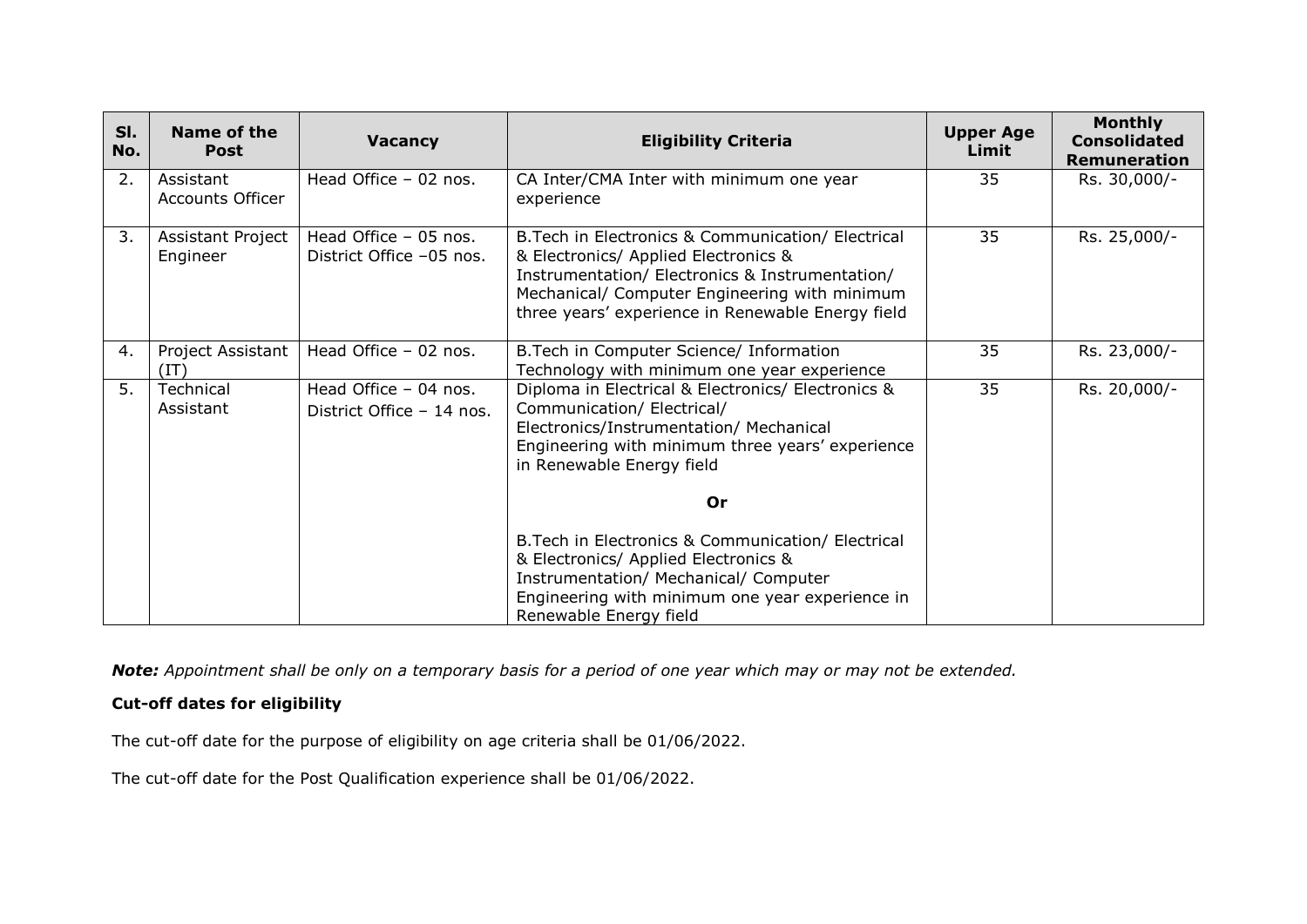#### **Selection Process**

The selection process may comprise of Written Examination/Group Discussion/Proficiency Test and/or Personal Interview. ANERT reserves the absolute right to decide as to whether to use any/a combination of these modes for selection to the notified posts.

### **Instructions for Scanning of Photograph & Signature**

- Scan the latest photograph of the candidate and upload the same in the space provided in the online application [scanned image shall be less than 200KB and in \*.JPG format only]
- Candidate shall make his/her signature on a white paper, scan the same and upload it in the space provided in the online application [scanned image shall be less than 50KB and in \*.JPG format only]
- The candidate has to scan his full signature, since the signature is proof of identity, it must be genuine and in full: initials are not sufficient. Signature in CAPITAL LETTERS is not permitted. The signature must be signed only by the candidate and may not by any other person.

### **General Instructions**

- 1. The applicants are required to go through the detailed notification carefully and decide about their eligibility for this recruitment before applying and shall enter the particulars completely online.
- 2. ANERT shall not be responsible for any discrepancy in submitting the Online application.
- 3. Applicants must compulsorily fill-up all relevant fields of the online application.
- 4. Incomplete/incorrect application form will be summarily rejected. ANERT under any circumstances will not entertain the information, if any, furnished by the candidate subsequently. Applicants should be careful in filling- up the application form at the time of Submission. **If any lapse is detected during the scrutiny, the candidature will be rejected even though he/she comes through the final stage of the recruitment process or even at a later stage.**